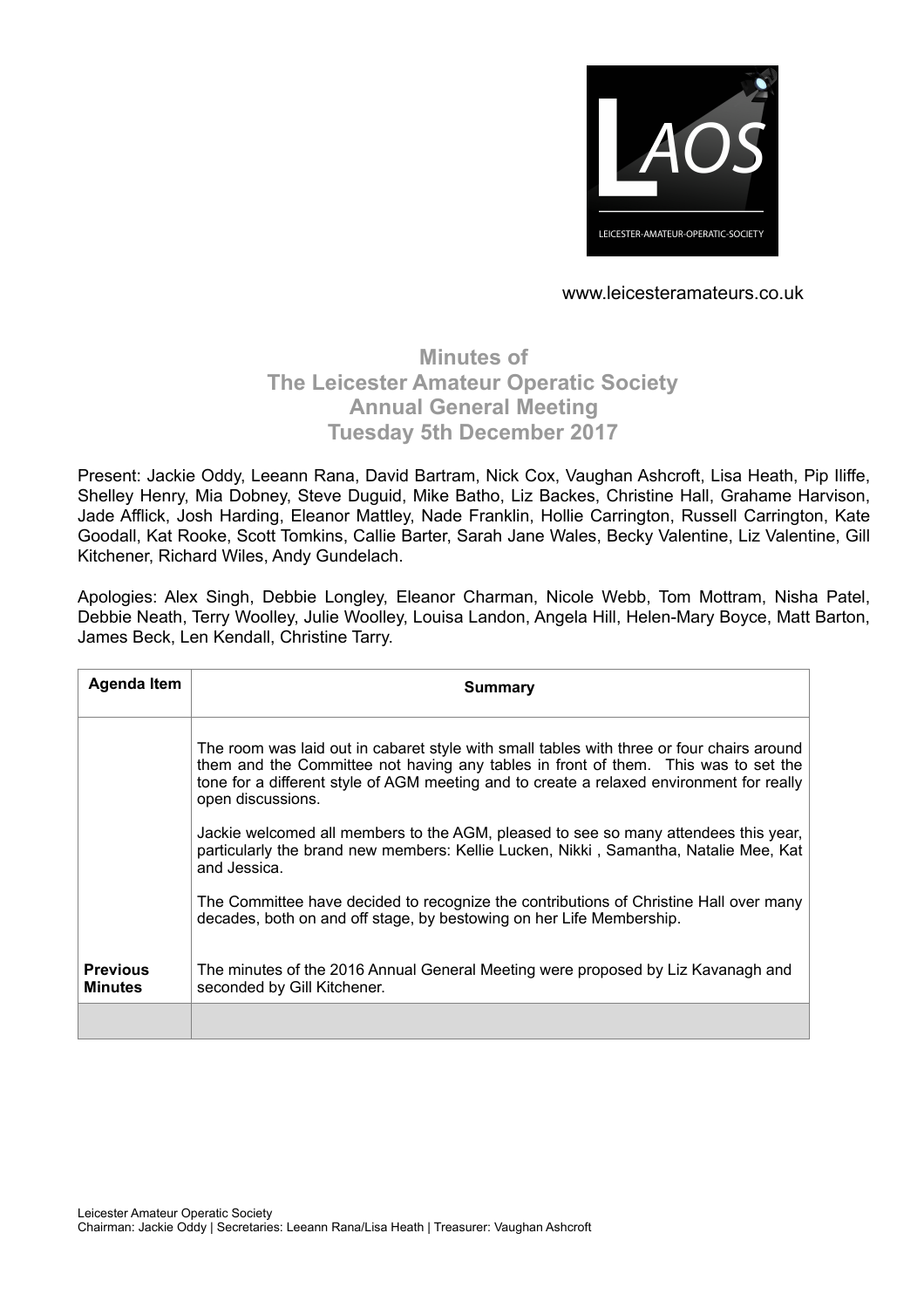

| Chairman's<br><b>Report</b> | It's been a very difficult year – yet again – with lots of things feeling really out of kilter.<br>Negotiations with Curve have continued to be challenging and never as speedy as we'd<br>like them to be. We've also recognized how much it impacted on the cast with the<br>changes in the production team during the rehearsal period which couldn't be helped.<br>I'll leave talking about Parade itself to the production team and I won't steal Vaughan's<br>thunder by talking about the finances too much.                                                                                                                                                                                                                                                                                                                                                                                                                                                                                                                                                                                                        |
|-----------------------------|----------------------------------------------------------------------------------------------------------------------------------------------------------------------------------------------------------------------------------------------------------------------------------------------------------------------------------------------------------------------------------------------------------------------------------------------------------------------------------------------------------------------------------------------------------------------------------------------------------------------------------------------------------------------------------------------------------------------------------------------------------------------------------------------------------------------------------------------------------------------------------------------------------------------------------------------------------------------------------------------------------------------------------------------------------------------------------------------------------------------------|
|                             | We recognize the need to try to reinvigorate the Society and re-engage with the<br>members, many of whom decided not to be involved with Parade. We always try to<br>make the right artistic and commercial decisions, on behalf of the Society, and we're<br>constantly learning and making changes to make things better.<br>I've always thought of LAOS as being a family and we'd like to get some stability back.                                                                                                                                                                                                                                                                                                                                                                                                                                                                                                                                                                                                                                                                                                     |
|                             | We'll go through all of the formalities of the agenda and then come back to talking about<br>the future.                                                                                                                                                                                                                                                                                                                                                                                                                                                                                                                                                                                                                                                                                                                                                                                                                                                                                                                                                                                                                   |
|                             | Lee Samuels can't be with us tonight but he's sent in his report which Jackie read out.                                                                                                                                                                                                                                                                                                                                                                                                                                                                                                                                                                                                                                                                                                                                                                                                                                                                                                                                                                                                                                    |
| Director's<br><b>Report</b> | Firstly allow me to extend my apologies for not being able to make tonight's meeting. It<br>was in my diary but then a large number of children asked me to come and support<br>them in a Christmas concert. So unfortunately the kids have got me this evening.                                                                                                                                                                                                                                                                                                                                                                                                                                                                                                                                                                                                                                                                                                                                                                                                                                                           |
|                             | Parade was a challenging experience for everyone involved. I was initially handed an<br>idea that Russell had put a lot of thought and passion into, with a group of some of the<br>most talented vocalists I have ever heard, all of which had stuck with the project through<br>a difficult time. The pressure would have been high for anyone.                                                                                                                                                                                                                                                                                                                                                                                                                                                                                                                                                                                                                                                                                                                                                                          |
|                             | I was tasked with creating a show I could proud of that was fundamentally someone<br>else's vision, with a cast that didn't know from the next guy, and slowly over the time<br>working on the project, everything we thought we had settled, like the set for instance,<br>also fell away. At times it really did feel like the project was doomed.                                                                                                                                                                                                                                                                                                                                                                                                                                                                                                                                                                                                                                                                                                                                                                       |
|                             | In my fun filled motivational pre show speeches I always shifted the credit for the<br>performers. And this still stands in retrospect. The real driving force behind the show<br>were Hollie, Steve and all of the cast who were so determined to make this happen<br>even in the face of it all looking like it was heading southand that passion gave me<br>something to get my teeth into and really focus on, making sure it didn't go to waste.                                                                                                                                                                                                                                                                                                                                                                                                                                                                                                                                                                                                                                                                      |
|                             | Word on the street is that a LAOS cast have never quite come together like they did on<br>Parade. I say "word on the street" because I don't really have a benchmark to go from,<br>but that was what feedback told me.  This was a winning combination of hard, but<br>powerful subject matter, combined with all of the challenges life kept throwing at the<br>show, and a real drive to not allow hard work to go to waste. People kept suggesting I<br>had something to do with itbut I still genuinely don't believe that was true. The<br>support systems the cast all built with each other were truly beautiful to watch.<br>Relationships like Lisa and Tom constantly coaching each other through their scenes.<br>People like Josh, Eleanor, Rich, Lewis, Jaq, all coming to the show late and working<br>with all of the original cast members to ensure they were up to par. Groups of cast<br>members holding hands and supporting each other in the wings whilst Leo was out<br>$H_{\text{max}}$ haing hanged $\sim M_{\text{max}}$ varies repeated with qubiest matter for 0 menths and it of $\parallel$ |

Leicester Amateur Operatic Society Chairman: Jackie Oddy | Secretaries: Leeann Rana/Lisa Heath | Treasurer: Vaughan Ashcroft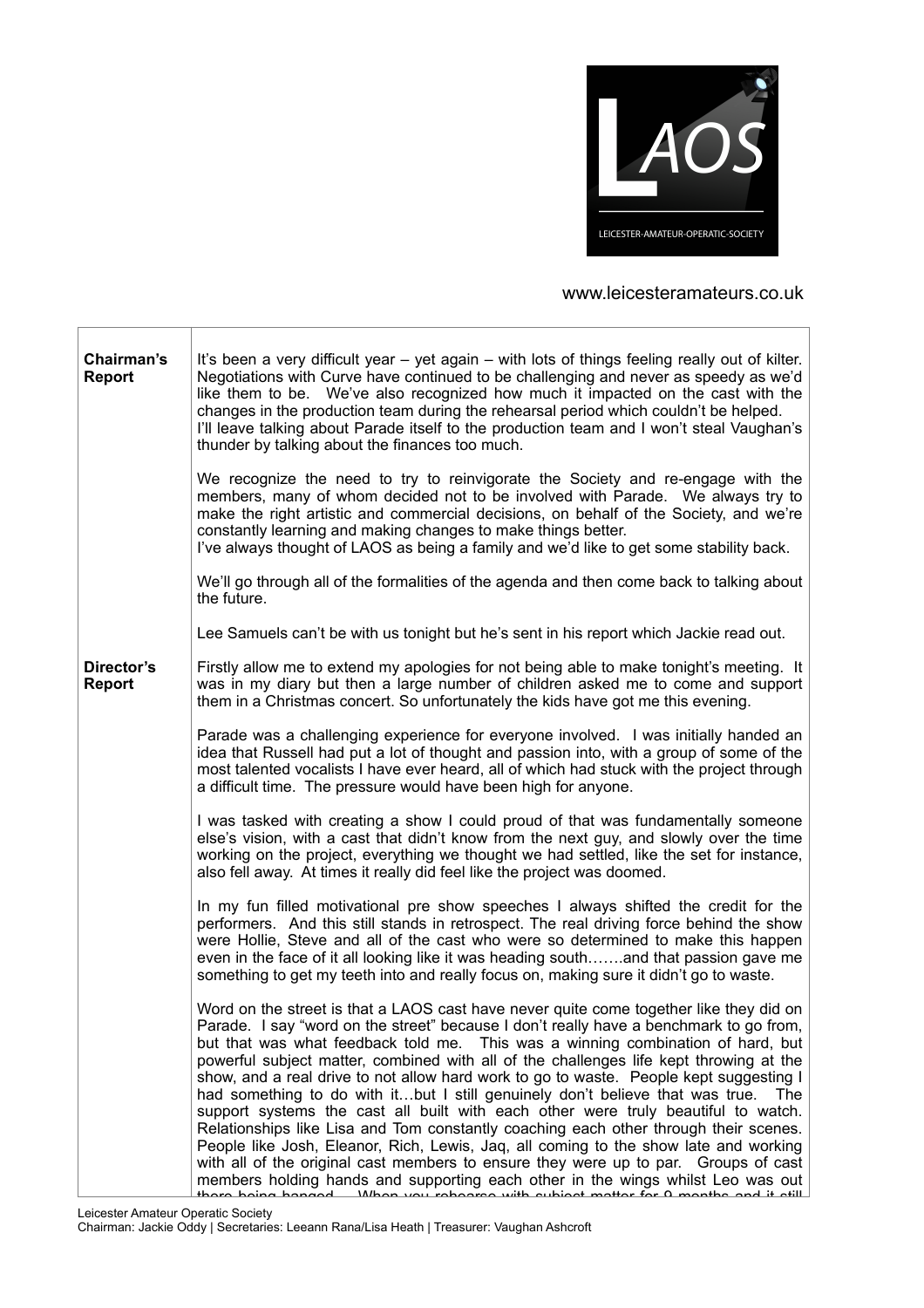

| <b>Treasurers</b><br><b>Report</b> | Vaughan started by saying how difficult Curve have been with sorting out the accounts<br>and that we've only just received the final account this week – and don't actually have<br>the money yet.                                                                 |
|------------------------------------|--------------------------------------------------------------------------------------------------------------------------------------------------------------------------------------------------------------------------------------------------------------------|
|                                    | Points of note from the accounts:<br>Costumes all much cheaper than usual as many were provided by the cast themselves<br>or sourced cheaply by Hollie. Many thanks to Hollie for all of her effort on this.                                                       |
|                                    | Scenery was minimalistic so cheaper than usual (even though Curve charged us to<br>dismantle the stairs and rebuild them!)                                                                                                                                         |
|                                    | Props were also cheaper than usual – thank you to Shelley for all her hard work.                                                                                                                                                                                   |
|                                    | Microphone hire was expensive @ £3,659.                                                                                                                                                                                                                            |
|                                    | Thanks to Lisa and Pip for all of their hard work on social media, the website,<br>advertising and publicity.                                                                                                                                                      |
|                                    | Programmes were a good source of income with lots of adverts and all of them sold -<br>profit of £624.                                                                                                                                                             |
|                                    | Rehearsal costs have been lower as the venue was cheaper even though we've had a<br>longer rehearsal period. We haven't spent any money on a rehearsal pianist.                                                                                                    |
|                                    | Ticket sales totaled £18,264 (net) over 50% in the end.                                                                                                                                                                                                            |
|                                    | Total show income was £16,160.                                                                                                                                                                                                                                     |
|                                    | There was an increase in the theatre hire to £7000 from £3200 the previous year.<br>Charges were also made for lighting and sound of £600 and £1500.                                                                                                               |
|                                    | Show expenses totaled £27,053 meaning a loss of £10,893.                                                                                                                                                                                                           |
|                                    | The Society's assets @ 30 <sup>th</sup> September 2017 total £20,877.                                                                                                                                                                                              |
|                                    | Jackie thanked Vaughan for all his hard work on this; it's not easy when the theatre are<br>so last minute and often surprise us with add ons. Vaughan is very cautious with the<br>Society's finances and often spots things the theatre miss or don't get right. |
|                                    |                                                                                                                                                                                                                                                                    |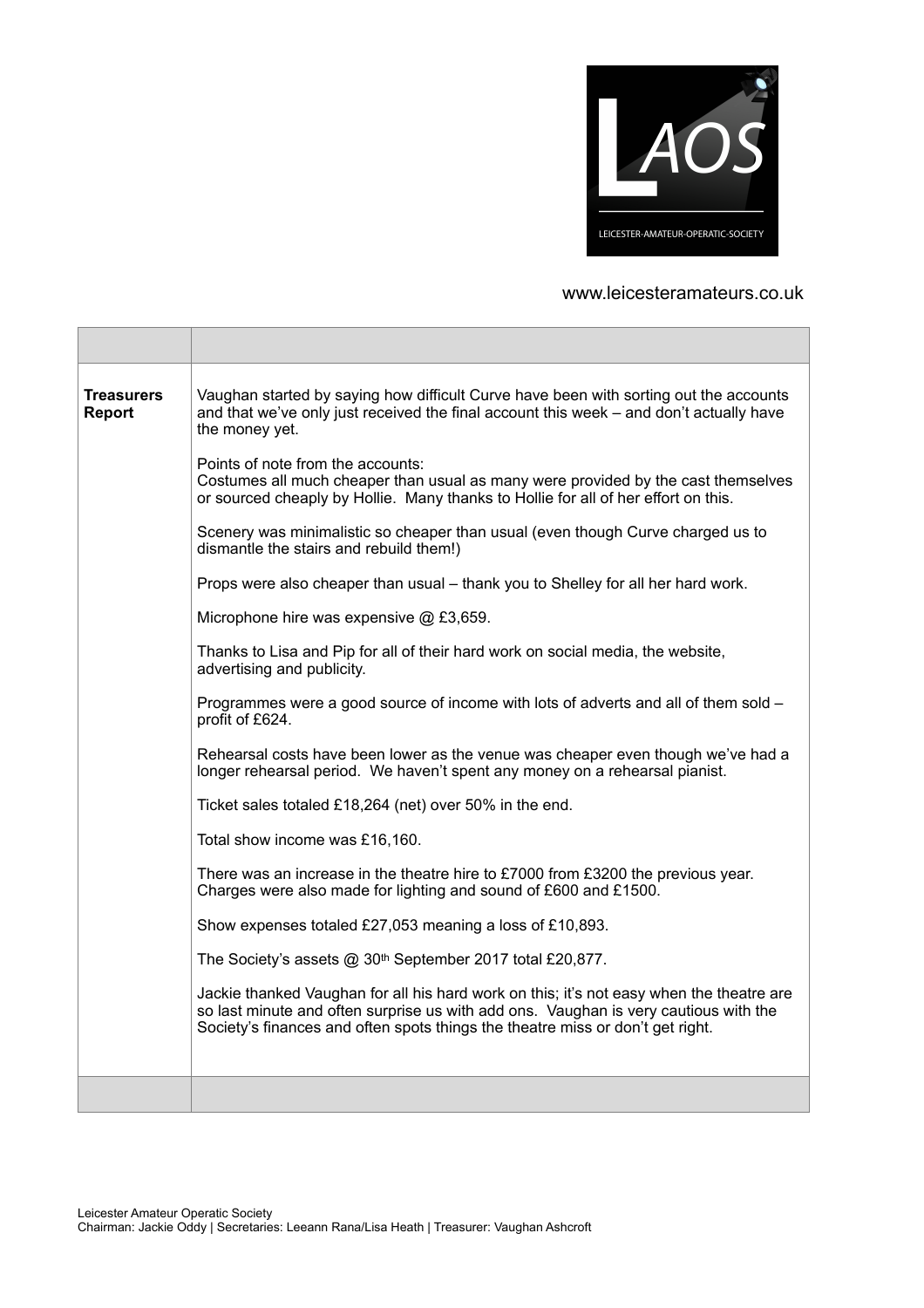

| <b>Election of</b><br><b>Officers</b> | All of the people in the Chairman, Vice Chairman, Treasurer and Secretary roles<br>are available for re-election and they were collectively proposed by Steve Duguid<br>and seconded by Becky Valentine. |
|---------------------------------------|----------------------------------------------------------------------------------------------------------------------------------------------------------------------------------------------------------|
| General<br><b>Committee</b>           | David and Shelley have one year remaining.                                                                                                                                                               |
|                                       | Leeann and Liz are both coming off the Committee having given many years' service<br>between them. Jackie thanked them for all they have done to support the Society and<br>presented them with gifts.   |
|                                       | Two members would like to join the Committee; Josh Harding was nominated by<br>Shelley and seconded by Nade Franklin; Nade Franklin was nominated by Pip Illiffe and<br>seconded by Kat Rooke.           |
| <b>Auditor</b>                        | Mike Walker is happy to continue as auditor of the accounts.                                                                                                                                             |
|                                       |                                                                                                                                                                                                          |
|                                       |                                                                                                                                                                                                          |
|                                       |                                                                                                                                                                                                          |
|                                       |                                                                                                                                                                                                          |
|                                       |                                                                                                                                                                                                          |
|                                       |                                                                                                                                                                                                          |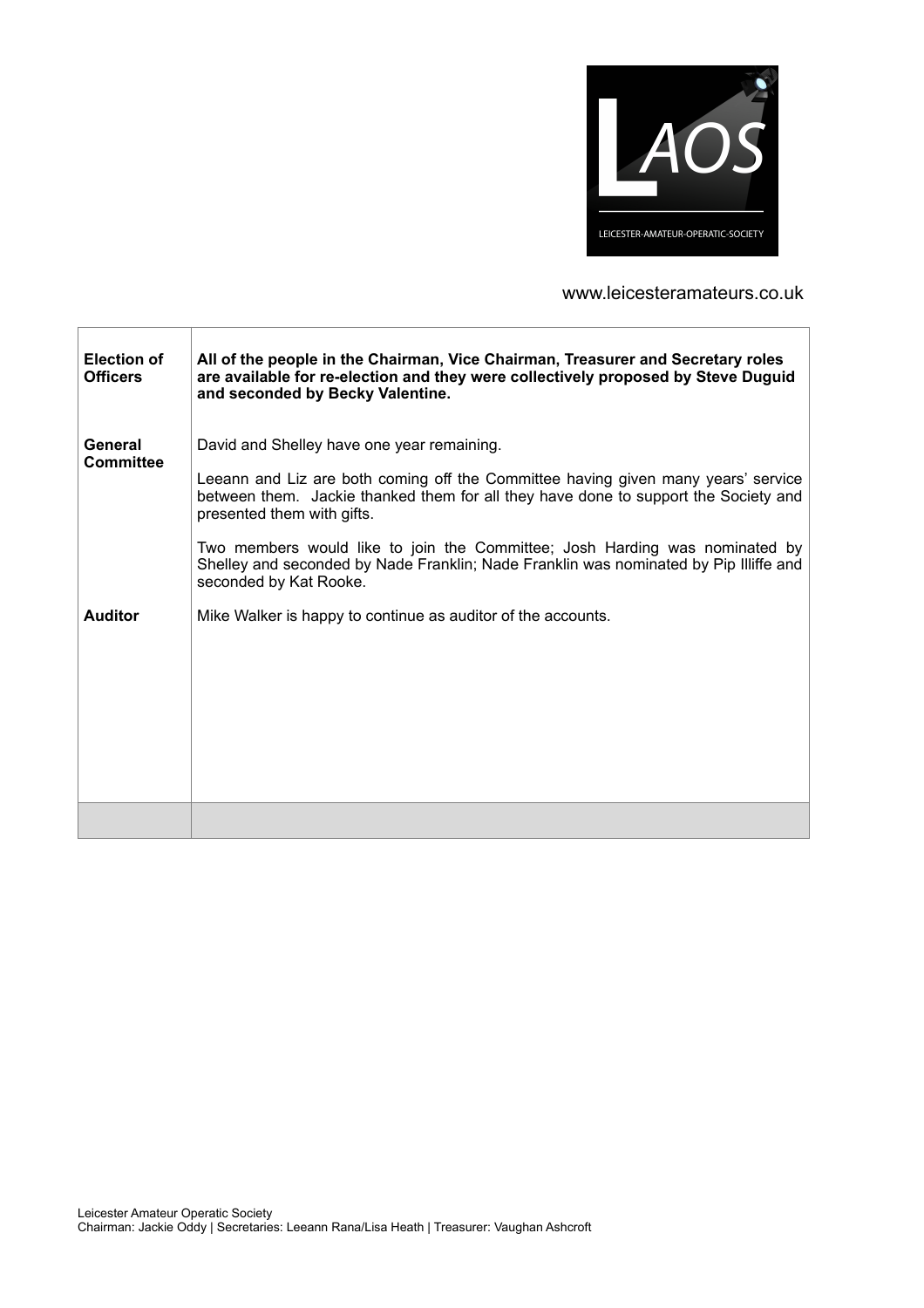

| <b>Any Other</b><br><b>Business</b> | Jackie said that the Committee are aware that members are itching for news of next<br>year and recognize that it's been frustrating for members to feel in the dark.<br>Unfortunately, there won't be a big reveal tonight.<br>Increasingly over recent years we've felt a distancing from Curve towards LAOS; there's<br>been a lack of support and a significant increase in costs - you've seen that they've<br>doubled the hire fee for the studio.<br>We've been in negotiations with the Directors of the Haymarket Consortium to get back<br>into the Haymarket for several months now, whilst they've been busy managing the<br>refurbishment.<br>So here's what we know; |
|-------------------------------------|-----------------------------------------------------------------------------------------------------------------------------------------------------------------------------------------------------------------------------------------------------------------------------------------------------------------------------------------------------------------------------------------------------------------------------------------------------------------------------------------------------------------------------------------------------------------------------------------------------------------------------------------------------------------------------------|
|                                     | They're hoping to have control of the building back from the contractors at the end of<br>Jan/early Feb.<br>They want to do some test events in the first weekend of March and they want us to be                                                                                                                                                                                                                                                                                                                                                                                                                                                                                 |
|                                     | part of that.<br>We've indicated that we'd like to be the first musical to take place once they've re-<br>opened.                                                                                                                                                                                                                                                                                                                                                                                                                                                                                                                                                                 |
|                                     | There's no financial deal yet but we're penciled in for a week in Sept 2018.<br>They may not have box office facilities by then and they definitely won't have a working<br>lift.                                                                                                                                                                                                                                                                                                                                                                                                                                                                                                 |
|                                     | There's a risk that they won't have their infrastructure in place to support us $-$ for<br>example they won't have a customer database for mailing and marketing.<br>They definitely want to have LAOS at Haymarket but we're also hearing that apparently<br>Curve also want LAOS.                                                                                                                                                                                                                                                                                                                                                                                               |
|                                     | (Steve Duguid interjected that he's heard from creative people high up in Curve that<br>they want to keep us there).<br>Curve have made things increasingly challenging and we get inconsistent service from<br>them due to their constantly changing people in roles. It's proving less and less<br>financially viable to remain in the Studio.<br>Liz Kavanagh interjected that Curve also get to veto our show choices.                                                                                                                                                                                                                                                        |
|                                     | So with it in mind that we'd like to do some small scale events in the Haymarket's<br>showcase in March and then aim to do a full scale show in September we'll need to<br>rethink the make-up of the production team.                                                                                                                                                                                                                                                                                                                                                                                                                                                            |
|                                     | Jackie acknowledged that people are disappointed with the lack of plans for the future -<br>other Societies are able to plan and book the next two shows well in advance. They<br>have the benefit of a fixed venue and fixed performance dates where LAOS are having<br>to negotiate year on year.                                                                                                                                                                                                                                                                                                                                                                               |
|                                     | We've also had to take into consideration that many LAOS members are involved with<br>other Societies so our rehearsal period may overlap with that of another show. We<br>don't want to put our members in an awkward position of having to choose or feeling<br>overcommitted so we'll review our rehearsal nights to enable people to do both shows.<br>Our aim isn't to be in September every year, we'd rather be in June but realistically<br>Haymarket won't be ready in June to do a large scale show. We could also review<br>whether we actually need a 6 month rehearsal period.                                                                                       |
|                                     | So, what we'd like to do now is get you all involved in shaping the future. Every table<br>has post-its and pens.                                                                                                                                                                                                                                                                                                                                                                                                                                                                                                                                                                 |